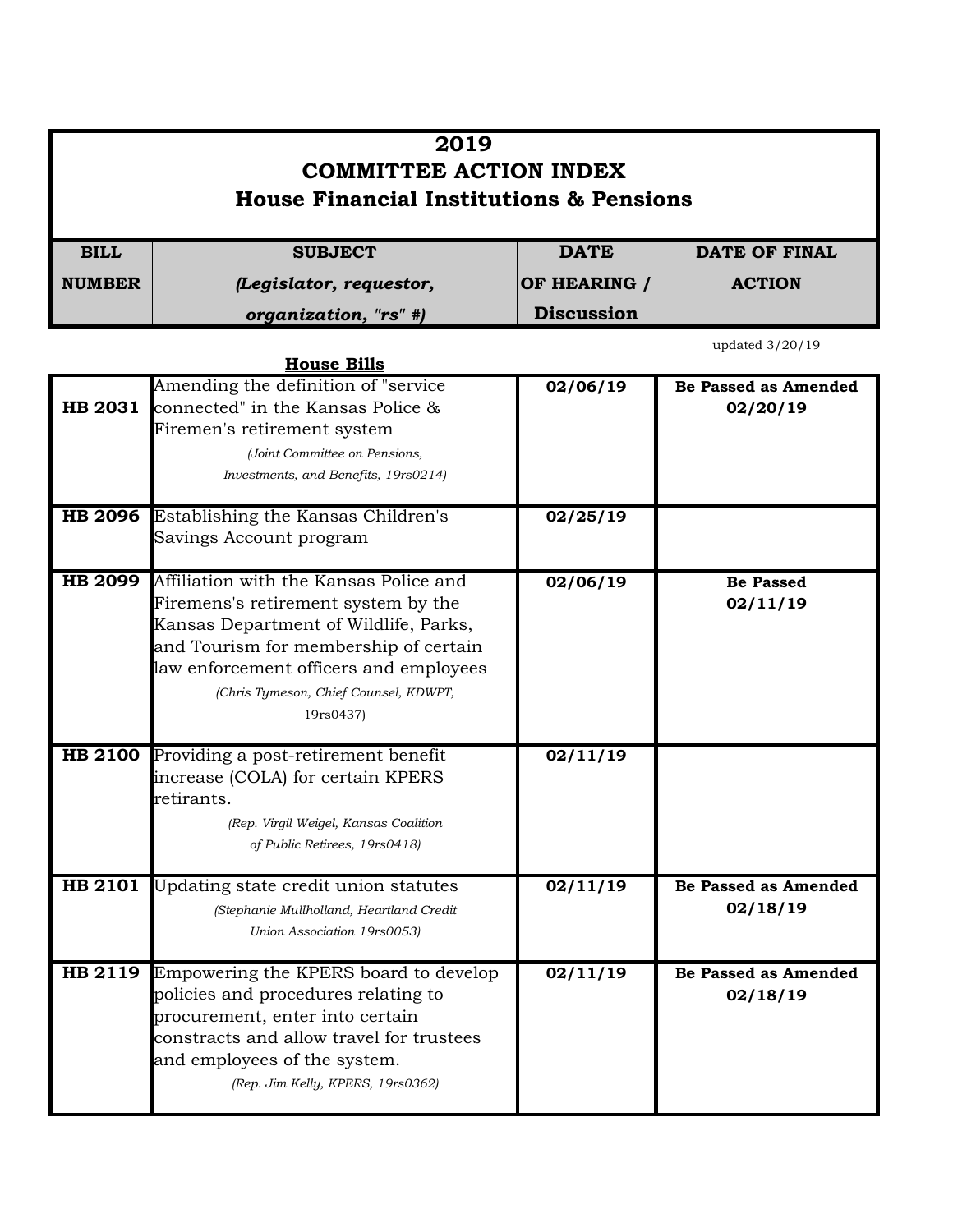## **2019 COMMITTEE ACTION INDEX House Financial Institutions & Pensions BILL** SUBJECT DATE DATE OF FINAL **NUMBER OF HEARING / ACTION** *(Legislator, requestor, organization, "rs" #)* **Discussion**

|                | <b>House Bills</b>                                                                                                                                                                                    |          |                                                                 |
|----------------|-------------------------------------------------------------------------------------------------------------------------------------------------------------------------------------------------------|----------|-----------------------------------------------------------------|
|                | <b>HB 2139</b> Permitting local eligible employees to<br>affiliate with KP&F with regard to<br>coverage of certain local corrections<br>employees<br>(Ed Klumpp, KACP, KSA, KPOA, 19rs499)            | 2/20/19  |                                                                 |
|                | HB 2140 Allowing agents of the KBI to participate<br>in the Kansas DROP act and extending<br>the sunset date for the act.<br>(Rep Jim Kelly, 19rs0224)                                                | 02/18/19 | <b>Be Passed as Amended</b><br>02/20/19                         |
|                | HB 2141 Amortizing the state and school KPERS<br>actuarial accrued liability for a period<br>of 30 years and eliminating certain<br>level-dollar employer contribution.<br>(Rep. Jim Kelly, 19rs0548) |          |                                                                 |
|                | HB 2142 Increasing the lump-sum death benefit<br>for retirants under KPERS.<br>(Rep. Bill Rhiley, 19rs0498)                                                                                           |          |                                                                 |
| <b>HB 2165</b> | Providing membership in the KP&F<br>retirement system for security officers<br>of the department of corrections.                                                                                      | 02/25/19 |                                                                 |
| HB 2197        | Amortizing the state and school KPERS<br>actuarial accrued liability for a period<br>of 30 years and eliminating certain<br>level-dollar employer contribution.<br>(Rep. Gail Finney, 19rs0737)       | 02/13/19 | <b>Be Reported</b><br><b>Without Recommendation</b><br>02/13/19 |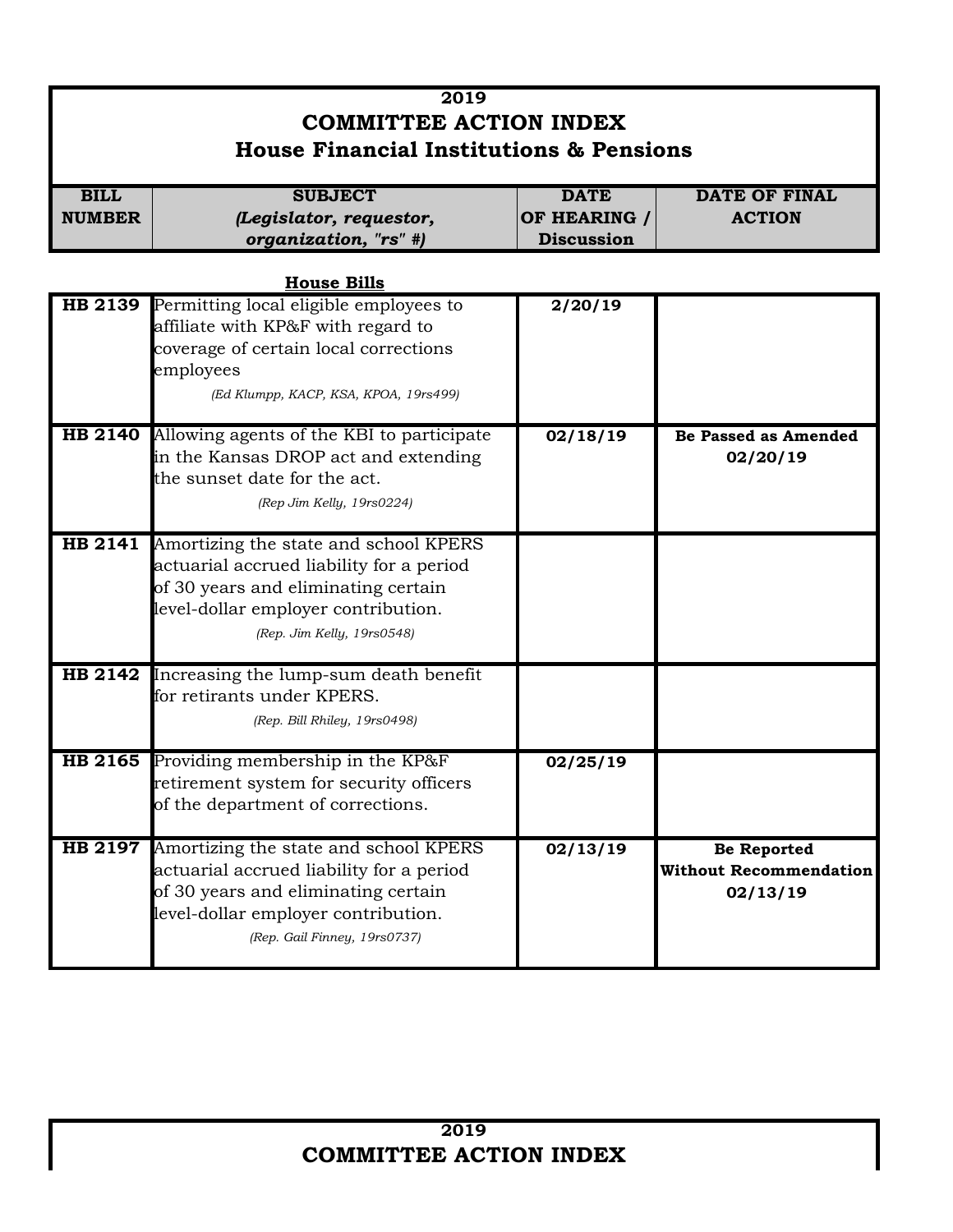## **House Financial Institutions & Pensions**

| <b>BILL</b>    | <b>SUBJECT</b>                                                                                                                                                                                                                                          | <b>DATE</b>       | <b>DATE OF FINAL</b>                                                            |
|----------------|---------------------------------------------------------------------------------------------------------------------------------------------------------------------------------------------------------------------------------------------------------|-------------------|---------------------------------------------------------------------------------|
| <b>NUMBER</b>  | (Legislator, requestor,                                                                                                                                                                                                                                 | OF HEARING /      | <b>ACTION</b>                                                                   |
|                | organization, "rs" #)                                                                                                                                                                                                                                   | <b>Discussion</b> |                                                                                 |
|                |                                                                                                                                                                                                                                                         |                   |                                                                                 |
|                | <b>House Bills</b>                                                                                                                                                                                                                                      |                   |                                                                                 |
|                | <b>HB 2203</b> Exempting individuals employed by the<br>Kansas academies of U.S. department<br>of defense STARBASE program from<br>KPERS working after retirement<br>requirements.<br>(Rep. Brenda Dietrich, 19rs0727)                                  | 02/18/19          | <b>Be Passed as Amended</b><br>02/25/19                                         |
|                | HB 2217 Enacting the Kansas thrift savings<br>plan act.<br>(Rep. Highland, 19rs0064)                                                                                                                                                                    | 3/13/19           | <b>Referred to Appropriations</b><br>02/27/19<br>Rereferred to FI&P<br>3/6/2019 |
|                | HB 2218 Ending legislator participation in KPERS<br>and establishing an annual salary<br>structure for legislators.<br>(Rep. Highland, 19rs0064)                                                                                                        |                   |                                                                                 |
| <b>HB 2254</b> | Requiring banks to make a minimum<br>amount of subprime loans.                                                                                                                                                                                          |                   |                                                                                 |
| <b>HB 2327</b> | Increasing retirement benefit cap and<br>decreasing employee contribution rate<br>for members of the Kansas Police and<br>Firemen's Retirement system in<br>certain circumstances.<br>(Robert Wing, Kansas State Council of<br>Fire Fighters, 19rs0794) | 2/20/19           |                                                                                 |

## **2019 COMMITTEE ACTION INDEX House Financial Institutions & Pensions**